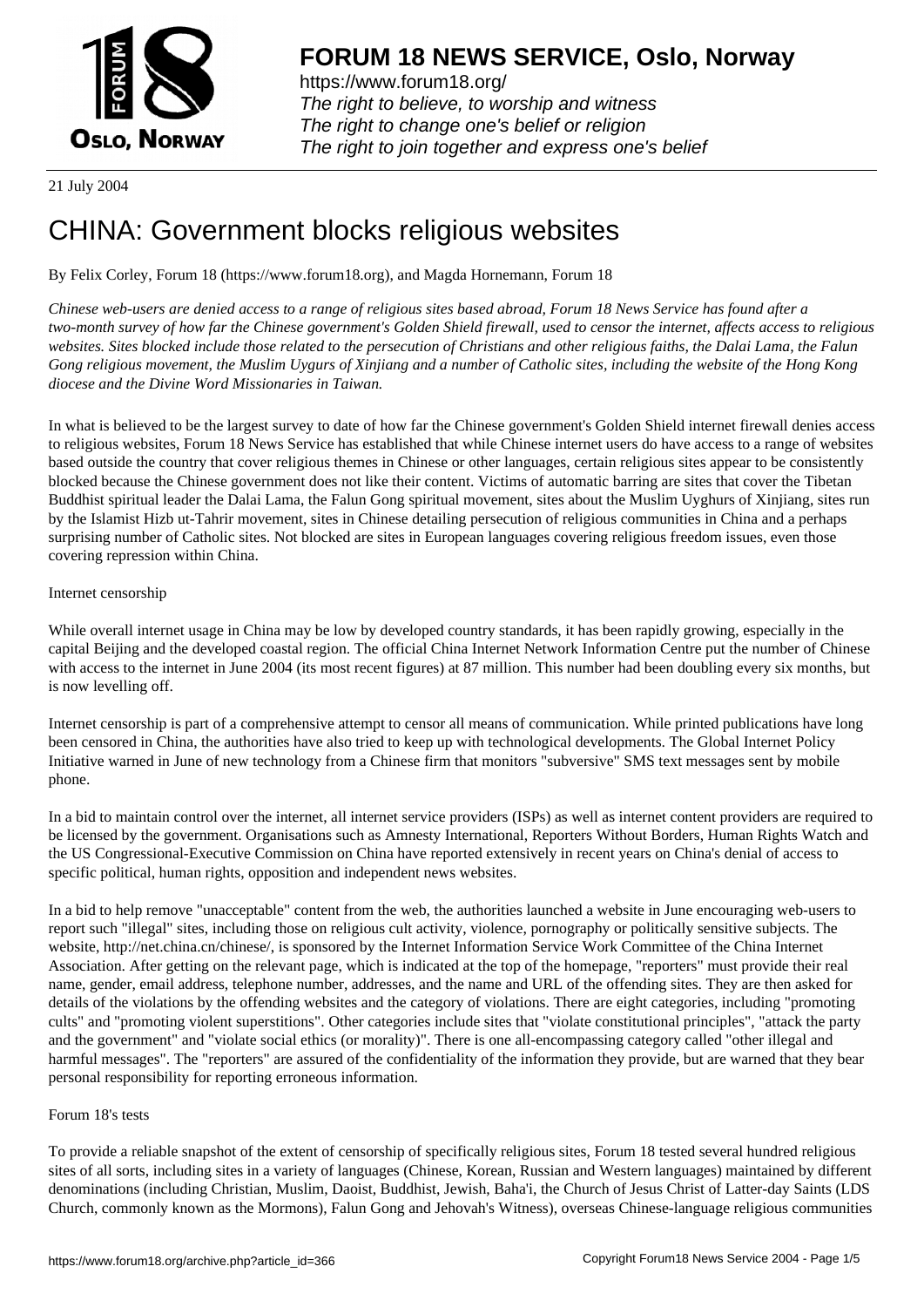magazines, religious educational institutions, religious political movements and foreign governments.

The tests were carried out over a two-month period - from mid-May to mid-July, which included the politically-sensitive date of 4 June, which marked the fifteenth anniversary of the violent crushing of pro-democracy student demonstrations in Tiananmen Square in Beijing - and looked at access in a variety of locations in China. All the sites found by Forum 18 to be inaccessible in China were accessible in Europe and North America.

## Some religious sites blocked

Access was impossible to the wide range of sites maintained by the Falun Gong movement (including www.falundafa.org, www.faluninfo.net and www.flgjustice.org, which details the Chinese government's campaign against the movement). Sites relating to the Dalai Lama were almost entirely inaccessible (including www.dalailama.com and even www.dalailama.org, a site held by a commercial company which has no information about the Dalai Lama himself). However, Forum 18 gained access to specific sites in Western languages covering the Dalai Lama's visits to Western countries (such as the site covering his May/June 2004 visit to the Scottish city of Glasgow, www.dalailama2004.org.uk), although it was unable to gain access to an Australian site (www.dalailama.org.au), which covered his 2002 visit to that country. Material in English on the Dalai Lama's receipt of the Nobel Peace prize in 1989 is accessible in China on the Swedish-based website of the Nobel Foundation.

Permanently inaccessible were various websites of Hizb ut-Tahrir (Party of Liberation), an Islamist political movement that aims to establish a worldwide Islamic caliphate (www.hizb-ut-tahrir.org, www.khilafah.com, www.khilafah.com.pk). The sites have material in up to seven languages and offer information by email in up to nine, though Chinese is not among them. Curiously, two other sites - www.hizbuttahrir.org and the Danish-based site www.khilafah.dk - seem to have avoided barring so far. An apparently unrelated US-based site, www.alkhilafah.info, an "anti-terrorism portal" which contains English-language reports and often graphic pictures of what it regards as victims of "atrocities against Muslims", including in the traditionally-Muslim province of Xinjiang, is not blocked.

The barring of the sites maintained by the human rights groups Amnesty International and Human Rights Watch and Chinese exile human rights groups like Human Rights in China has long been documented, but Forum 18 found that specific Christian religious rights sites that report on persecution within China – especially those in Chinese – were also inaccessible. China Aid Association (www.chinaaid.org), a US-based group with up-to-date reporting on harassment of Protestant house churches, was inaccessible at all locations and on all the occasions Forum 18 tried to gain access. Also inaccessible were the sites of the US-based Committee for the Investigation of Persecution of Religion in China (www.china21.org and religiousfreedomforchina.org), which contain information in Chinese and English on persecution of Protestants. Indeed, on two separate occasions when trying to access religiousfreedomforchina.org in Beijing, Forum 18 was directed to a commercial site www.prescriptiondieting.com.

Similarly inaccessible was the site of US-based religious freedom group Free Church for China (www.freechurchforchina.org), as was the site of Free the Fathers (www.ftf.org), a US-based group highlighting the plight of Catholic priests who reject the government-sponsored Catholic Patriotic Association and remain loyal to the Vatican. Also inaccessible was the Italian-based site Asia News (www.asianews.it), which has a wide range of religious news in Chinese, Italian and English covering a variety of faiths.

The Fides Vatican missionary agency site (www.fides.org), which was reported to have been blocked when it added a Chinese-language section, was accessible, as was Vatican Radio's Chinese section and Taiwan-based Radio Veritas in Chinese. Beijing officials declared back in 1998 when Fides launched its Chinese-language service that they hoped the Vatican would not use the Internet to "interfere in China's internal affairs, including religious affairs".

Although a range of Chinese and English-language sites run by religious communities in Hong Kong, Taiwan, Singapore and other countries of the region (including Muslim, Daoist, Anglican, Methodist, Baptist, Adventist, Greek Orthodox, Jehovah's Witness and LDS Church sites) were accessible, a handful were inaccessible. Catholic sites in the region were generally accessible, including the official Church site in Taiwan and that of the Jesuit-run Holy Spirit Study Centre in Hong Kong. However, the main site of the Hong Kong diocese (www.catholic.org.hk) was mostly inaccessible. On one occasion, Forum 18 could gain access to the English-language section of the site, but not to the Chinese-language section. On another occasion the page started to load, only to fail. Also inaccessible was the Taiwan-based website of the Chinese Divine Word Missionaries (www.svdchina.org). Freely accessible was the site of the official Church agency, the Union of Catholic Asian News.

One source told Forum 18 that the Hong Kong Catholic diocese's website was blocked after the deterioration of relations in 2003 between Hong Kong Bishop Joseph Zen Ze-kiun and the mainland authorities. Improved relations as evidenced by his recent visit to Shanghai have not so far led to the renewal of access from China to the diocesan website.

Sites about missionary activity in China and those aiming to convert readers to a particular faith were not generally blocked. Forum 18 found only the Taiwan-based site of China Ministries International (www.cmi.org.tw), a Protestant missionary and aid group founded by the late Jonathan Chao, and its South Korean-based counterpart www.cmikr.com to be permanently inaccessible.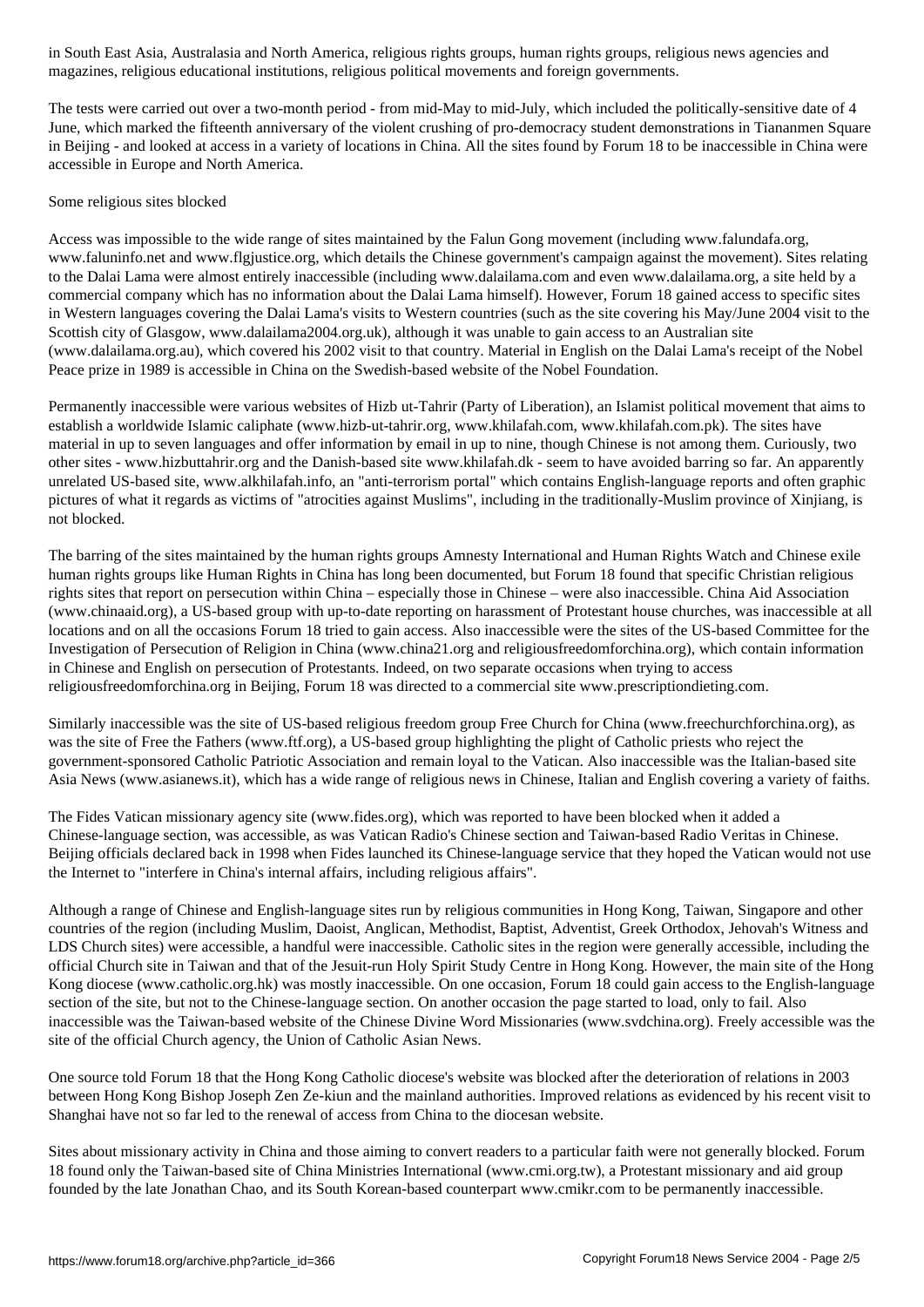blocked. Nor was the Russian Orthodox Church's site on Orthodoxy in China blocked, although it contains historical information on the Church in China and prayers in Chinese.

Forum 18 found no sites by the international headquarters of major faiths (such as those of the Vatican, the Ecumenical Patriarchate and other Orthodox patriarchates, the Adventist Church, the Baha'is, the LDS Church) or of international religious organisations (such as the Muslim World League, the World Council of Churches, the Lutheran World Federation, the World Alliance of Reformed Churches, the Baptist World Alliance and the World Evangelical Alliance) to be blocked. Nor was the site of the Hong Kong Christian Council (despite its criticisms of Hong Kong's Basic Law) or the Christian Conference of Asia.

Websites which present a rosy picture of religious freedom in China - such as the US-based site of the Amity Foundation of the Protestant Three-Self Patriotic Movement (www.amityfoundation.org), the US-based Christianity in China (www.christianityinchina.org) which declares that it "aims to be positive", or the British-based Friends of the Church in China (www.thefcc.org) – are not blocked.

General religious freedom and religious tolerance sites in Western languages (such as www.religioustolerance.org, www.religiousfreedom.org and the site of the International Religious Liberty Association and of Freedom House's Center for Religious Freedom) are not blocked. Nor is the site of the Atheist Network. Sites relating to persecution of faiths not related to China (such as www.thepersecution.org, covering persecution of Ahmadi Muslims, or www.muslimuzbekistan.com, covering persecution of devout Muslims and Hizb ut-Tahrir members by the Uzbek authorities) are not blocked. Nor are sites run by foreign governments relating to religious freedom (such as the US Commission on International Religious Freedom and the US State Department, where even the annual religious freedom report on China is freely available in English).

The decision by the Chinese government to prevent the use of foreign internet search engines as a surrogate way to retrieve webpages from blocked sites has already been widely reported. A search for "Dalai lama" in English on the Chinese version of Google brought up numerous references on foreign websites, but Forum 18 could not access most of the actual pages either directly or through the cached version, though references on domestic websites were accessible. Searches on the Chinese version of Yahoo – whether in English or in Chinese characters - and on the English-language Google site from within China brought similar results. On one occasion when Forum 18 tried to search for "Dalai lama" using the Chinese characters on the Chinese version of Google, the server could not be found.

Unlike in Saudi Arabia, where for specific blocked sites a message appears stating bluntly that access is "not allowed", Chinese servers either tell the customer that the site is unavailable, that there is an error, or that the site cannot be found. On other occasions the attempt to access the site simply times out.

More research needs to be done on where the barring is taking place, whether at the national gateway or on ISP servers, although it is known the Chinese government is devoting a vast level of resources to creating increasingly sophisticated software to bar "unwelcome" material more efficiently.

Penalties for "unacceptable" web use

Not only is the government working hard to deny access to unwelcome content. It has taken steps to prevent religious communities and individual believers within China trying to use the internet for what it regards as unacceptable purposes. Article 19 of China's regulations on registering domain names, which went into force in September 2002, bars the registration of domain names if the site is used to harm state interests. Clause 5 of the regulations bans websites that violate "state religion policies or propagate cult and feudal superstition".

Amnesty International reports that Zhang Haitao, a computer engineer from Jilin Province, was arrested as far back as July 2000 for creating a Falun Gong website within China. Charged with subversion, it remains unknown whether he has been sentenced or where he is being held.

Just as those posting what are regarded as subversive political contributions to bulletin boards have on occasion been given long prison terms, those using the internet to post religious news the authorities do not like can be punished. Several Falun Gong practitioners who used the internet to distribute news about the plight of fellow-practitioners have been given long sentences.

In the first known crackdown on Christians who used the internet for similar purposes, in November 2003 the police arrested a computer technician who posted articles online supporting Protestant house churches. Zhang Shengqi was detained in the northeastern city of Jilin and charged with leaking state secrets. The police suspected Zhang of helping Protestant church historian Liu Fenggang post information about the crackdown on house churches in the eastern city of Hangzhou. Liu, a veteran pro-democracy campaigner, was also detained in Hangzhou on state secrets charges. The two – together with a third man who had printed Liu's reports – were originally charged with "inciting the gathering of state secrets" but this was changed to "providing intelligence to organisations outside China". They were tried in March 2004, though no sentence is yet known.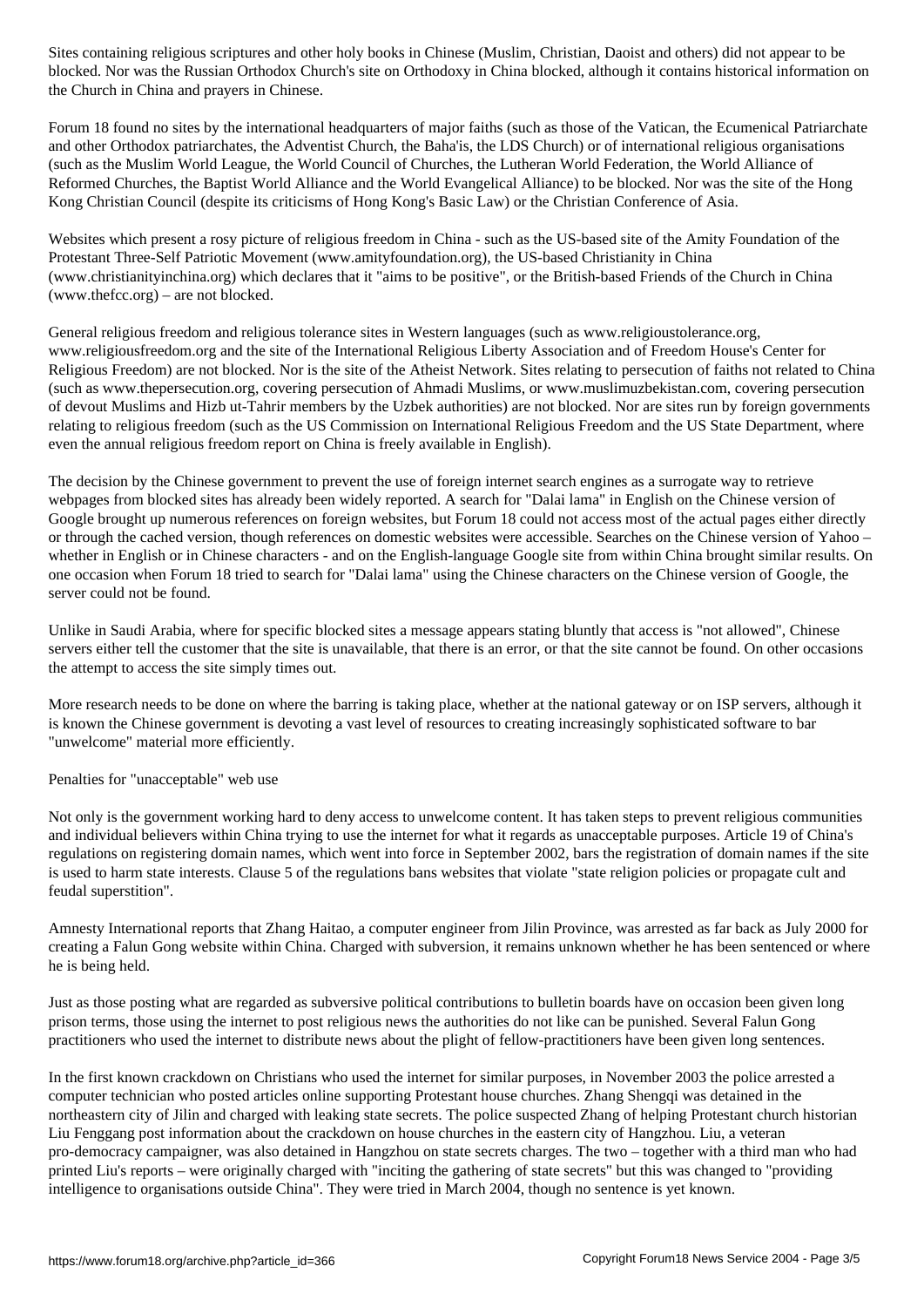One viewed by Forum 18 contained discussions about religion, including Tibetan Buddhism and the Dalai Lama, which were quite supportive of these communities and critical of the government. Even more interestingly, most of the discussants were based in China. Another bulletin board on house church issues is billed as the only internet bulletin in China that serves "spiritually pure and upright brothers and sisters". Forum 18 found the discussions on this board to be particularly fierce, with several participants vehemently criticising the Three-Self Patriotic Movement and the churches it sponsors. Other contributors took a more moderate line, but were instantly attacked as "unbelievers" (a common epithet among house church adherents for members of the Three-Self Patriotic Movement). Another Chinese-based religion site included discussions primarily on the metaphysical aspect of religion.

### Why are sites blocked?

The findings of Forum 18's survey correspond with the general perception of a Chinese state that remains deeply concerned about maintaining internal stability and by extension, the continuation of Communist rule. Nearly all blocked websites have content critical of the government's policy on religion, while groups like the China Aid Association and the Committee for the Investigation of Persecution of Religion in China provide detailed accounts of state repression. From the state's perspective, these websites, by virtue of their content, publicly question the legitimacy of the Communist state and may thus serve as agents of agitation and "public disorder" within China.

Alongside persistent worries over internal stability, the Communist government remains highly sensitive to perceived threats to China's territorial integrity. This appears to be the primary factor behind the decision to block websites that support the Dalai Lama or the Uyghur Muslims, who advocate territorial independence, or "separatism" in official Chinese parlance. This "external" factor may also account for the surprisingly large number of Roman Catholic websites blocked, albeit with a slightly different twist.

The Roman Catholic Church has never been known to be a supporter of "separatism". However, in its ongoing dispute with the Chinese government, it has retained diplomatic ties with Taiwan (against the Chinese government's express wishes) and has insisted that the Vatican has the right to train and appoint Chinese Catholic clerics. The Chinese Communist state vehemently opposes this view, insisting that all religious communities in China be "self-supporting" and not subject to foreign influence, a perspective based on the historical view that Western religions were instrumental in creating China's semi-colonial status for the 100 years between the middle of the 19th century and the founding of the People's Republic of China in 1949. Today, this perception – that foreign states harbour little genuine goodwill toward China – has been applied to the state's crackdown against Falun Gong, which may provide another justification for the blocking of Falun Gong websites.

These factors certainly do not discount the significance of ideological "contradictions", to use Marxist parlance, in the state's decision to block certain religious websites. However, that many others are accessible in China provokes speculation about the state's attitude toward religion. While proclaiming that the Communist state has now embraced religions in general would be going too far, the decision to permit access to some religious websites may reflect a more utilitarian conception of religion. In other words, while Communism remains antithetical to religion, religion can still serve as an instrument to realise Communist objectives. This utilitarian view of religion can be seen in internal Communist Party and government documents.

Given the plethora of websites with religious content deemed to be "anti-China", it is surprising that the Chinese state has not encouraged the mass organisations representing the five "recognised" religions, as well as appropriate state agencies, to use the same medium for a "counter-offensive". Other than the Amity Foundation, which essentially serves as an Internet surrogate for the Three-Self Patriotic Movement, and the China Christian Council, neither the Daoist Association of China, the Catholic Patriotic Association nor the Islamic Association of China hosts or sponsors websites.

The Chinese Association of Buddhism sponsors a website (www.buddhism.com.cn) that functions somewhat like the Amity Foundation for the Protestant Christian groups. Other related groups operate websites too. A qigong site (www.chinaqigong.net) seems to be affiliated with the China Qigong Scientific Research Society. The China Anti-Cult Association also maintains a website (www.anticult.org), which mainly attacks Falun Gong. A Chinese government site gives its views on Tibet (www.tibetinfor.com.cn), which contrasts sharply with the blocked foreign site www.tibet.com. The government's State Administration for Religious Affairs does not appear to host any website of its own.

Just as the state seems to be under-utilising the power of the Internet, there is also little indication that repressed religious groups other than the Falun Gong movement have used it as a platform for information exchange, mobilisation and coordination. For example, none of the unregistered Protestant "house church networks" has an Internet portal. This does not mean that individuals are not using electronic mail to communicate with each other regularly. Moreover, as mentioned earlier, at least some Chinese religious adherents are prepared to engage openly online in fierce discussions about religious doctrines and state policies toward religious communities. However, these individuals are certainly concerned that a website, even as it may advance the cause of the group, can also bring publicity that might harm their existence and that of their groups.

#### Censorship is religious freedom violation

Censorship of websites by restrictive governments has been noted in a range of countries, from China to Saudi Arabia to Iran to